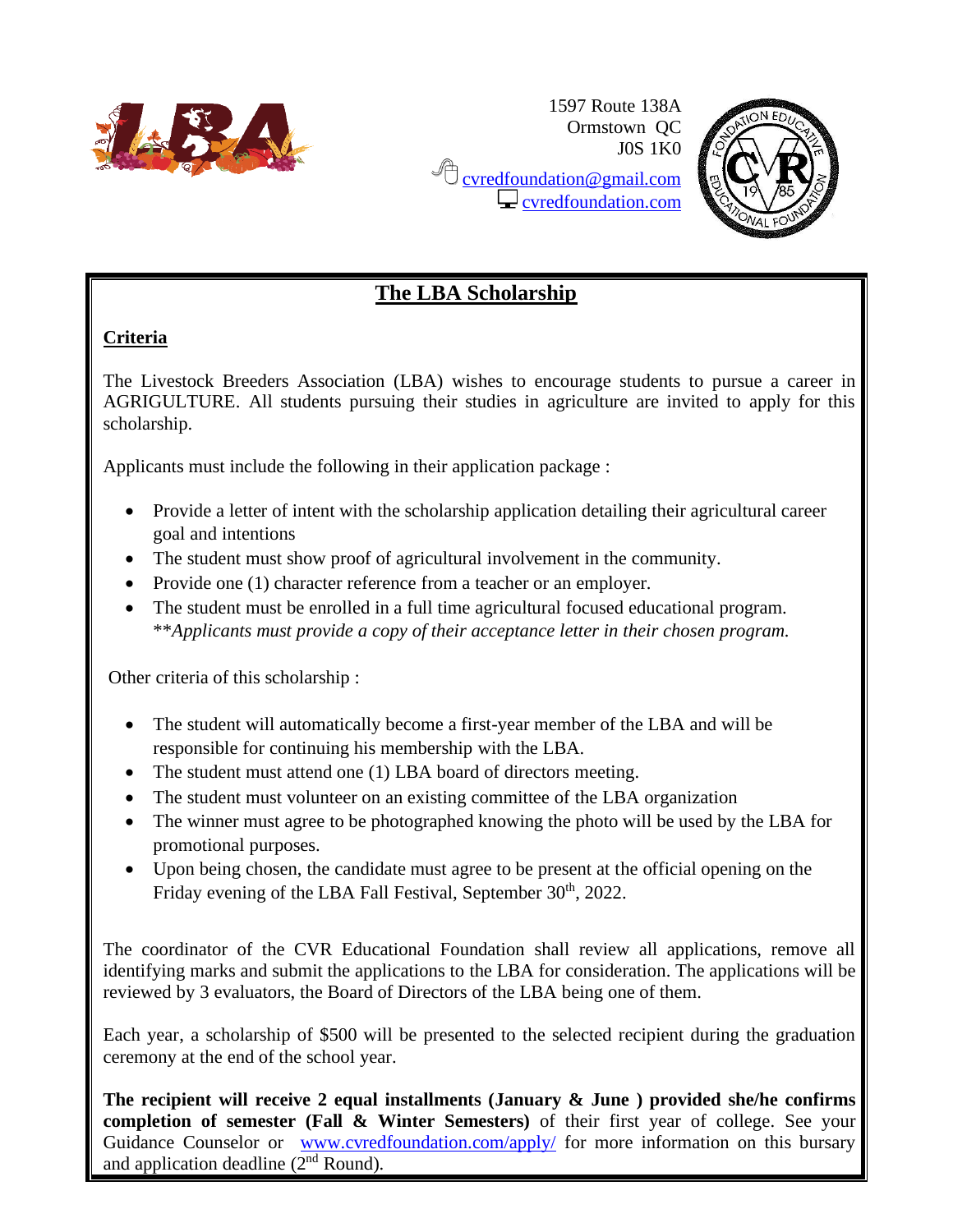# **The LBA Scholarship**

# **Criteria**

Dear applicant,

Bear in mind that the following criteria are used by the LBA Board of Directors who will review your submission. Please feel free to show this document to the person who will be writing your letter of reference.

### **1. A letter of intent (20 pts)**

Above-average commitment to the task or skill with a desire to improve or learn more. (10 pts)

- Is their career path clearly described ?
- Does the student explain why he/she is pursuing this career path?
- What experiences influenced their choice?
- Does the student describe their agricultural involvement in the community ?

Originality and sincerity from the student. At the discretion of the selection committee (10 pts)

### **2. One character reference letter from a CVR teacher or an employer (20 pts)**

Outlining the applicant's overall attitude, work habits, personality, and desire to succeed.